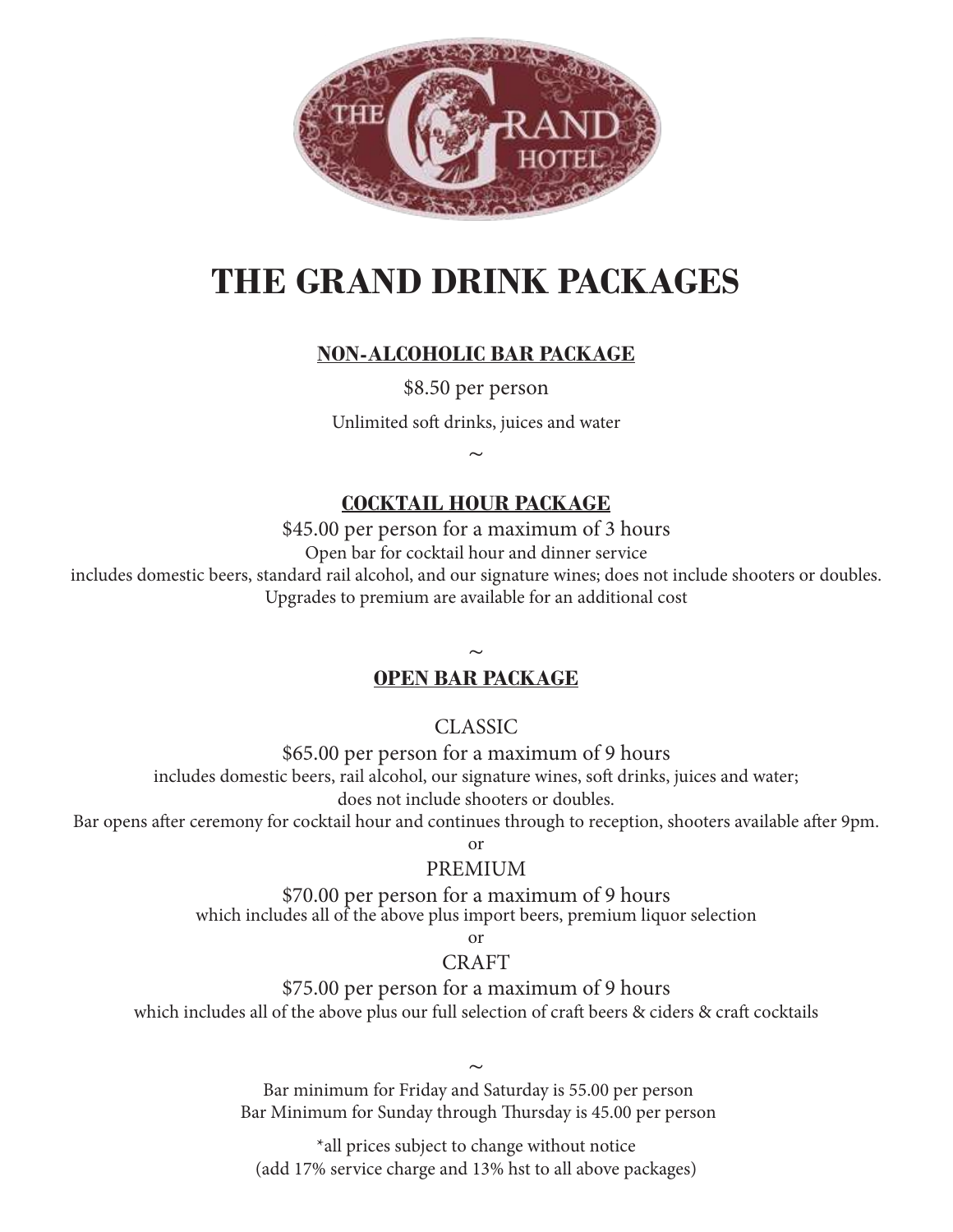

# **THE GRAND ALCOHOL SELECTIONS**

#### **RAIL SELECTION**

PINNACLE VODKA ~ TANQUARY GIN ~ CANADIAN CLUB RYE ~JIM BEAM BOURBON ~ BACARDI WHITE RUM ~ HORNITOS REPOSADO TEQUILA

#### **PREMIUM ALCOHOL SELECTION**

DARK HORSE WHISKY ~ FORTY CREEK RYE ~ CROWN ROYAL RYE ~ C.C. 100% RYE ~ SPICEBOX WHISKY ~ WAYNE GRETZKY WHISKY ~ WRITERS TEARS IRISH WHISKY ~ JAMESON IRISH WHISKY ~ BASIL HAYDEN'S BOURBON ~ MAKER'S MARK ~ JACK DANIEL'S ~ WOODFORD RESERVE ~ JIM BEAM HONEY ~ MACALLAN GOLD SCOTCH ~ HENDRICKS GIN ~ BOTANIST GIN ~ BOMBAY SAPPHIRE GIN ~ TOP SHELF GIN ~ SAILOR JERRY RUM ~ BRUGAL ANEJO RUM ~ KRAKEN SPICED RUM ~ FLOR DE CANA RUM ~ APPLETON ESTATE RUM ~ MALIBU RUM ~ TITO'S VODKA ~ GREY GOOSE VODKA ~ KETEL ONE VODKA ~ TOP SHELF VODKA ~ PATRON SILVER TEQUILA ~ DON JULIO BLANCO TEQUILA ~  $T_{ROMBA}$  Blanco  $T_{EOUIA} \sim P_{LUS}$  a full selection of premium liqueurs

#### **SIGNATURE RED**

CA DEL DOGE - PRIMITIVO - TARANTINO ITALY

#### **SIGNATURE WHITE**

MATTO- PINOT GRIGIO - VENETO ITALY

THE IMMEDIATE AROMA IS SWEET, WITH UPFRONT FRUIT, DARK BERRIES, CRAISINS, RAISINS, BLACK CHERRY AND RED LICORICE. I<sup>T</sup> IS VERY ROUND WITH AROMAS AND FLAVOURS OF CHOCO-LATE AND ANISE. SOFT SWEET TANNINS ADD TO ITS LUSHNESS. (UPGRADES AVAILABLE UPON REQUEST)

WITH AN AROMA OF YELLOW STONE FRUITS, PLUMS, APRICOTS, HINTS OF AROMATIC HERBS AND ALMONDS THIS EASY DRINKING PINOT TASTES OF GOLDEN DELICIOUS APPLES, YELLOW PLUM AND ALMONDS. (UPGRADES AVAILABLE UPON REQUEST)

### **BEER SELECTION**

**DOMESTIC**

MOLSON CANADIAN ~ COORS LIGHT ~ MOLSON EXPORT ~ MILLER GENUINE  $D$ RAFT ~ RICKARDS RED

#### **IMPORTS& PREMIUMS**

BIRRA MORETTI  $\sim$  Sol  $\sim$  Heineken  $\sim$  Red Stripe  $\sim$  Newcastle Brown  $\sim$  Coors Banouet

#### **CRAFT, CIDERS, RADLERS & COOLERS**

ACE HILL LIGHT ~ ACE HILL PILSNER ~ ACE HILL RADLER ~ EASY AMBER ~ DOWN BY THE RIVER ~ DRUID'S DUSK IRISH RED ~ LAST DUEL LAGER ~ MURPHY'S IRISH STOUT ~ BLACK DOG STOUT ~ STRONGBOW ~ RICKARDS RADLER ~ SMIRNOFF ICE ~ MAGNERS PEAR CIDER